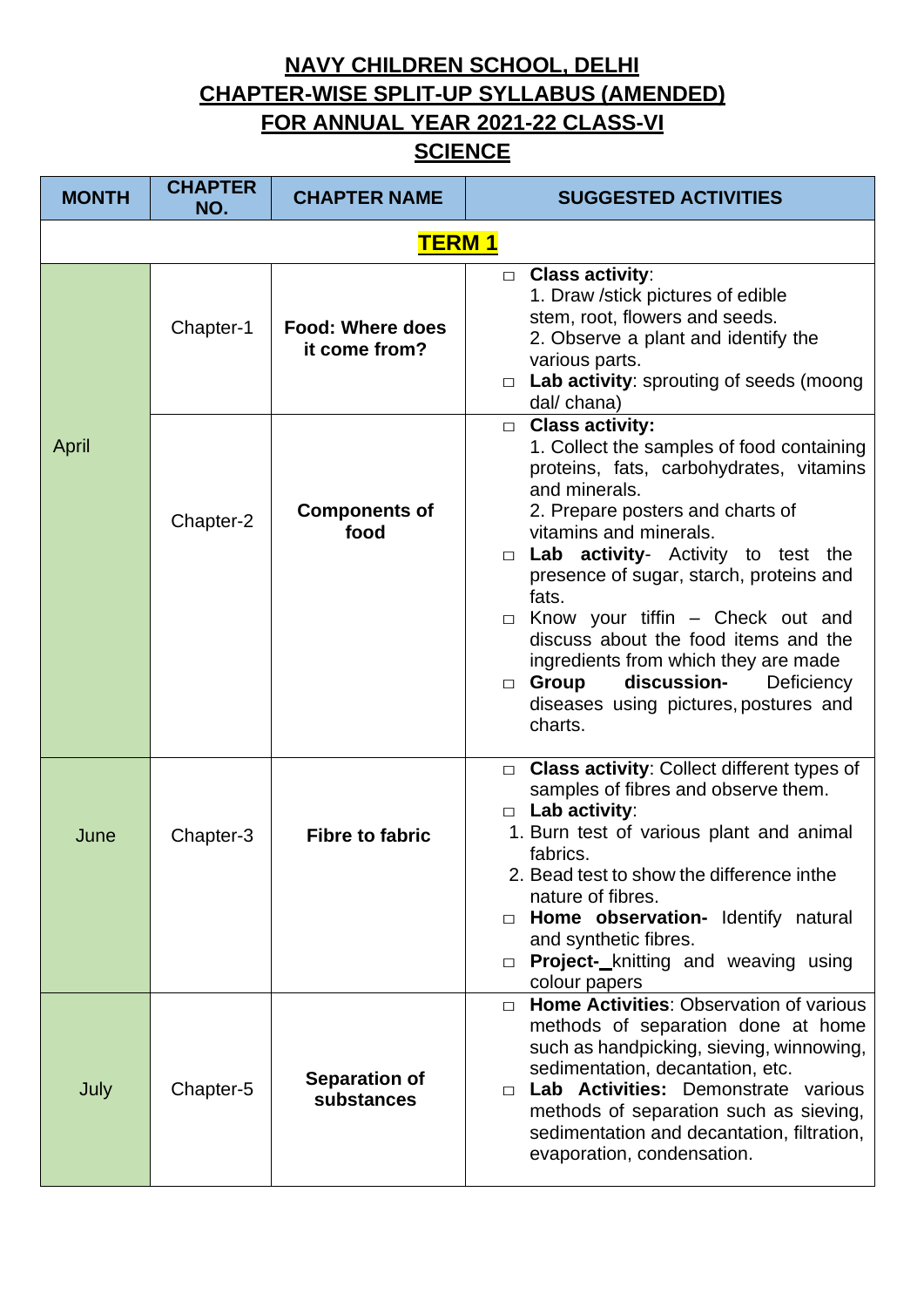| August          | Chapter-7  | <b>Separation of</b><br>substances(contd.)<br><b>Getting to know</b><br>plants       | $\Box$ Field trip: Based on the characteristics<br>of plants, identify and classify them into<br>Herbs, Shrubs and Trees.<br><b>Lab Activity:</b><br>$\Box$<br>1. Observe the Reticulate and parallel<br>venation of leaf and Tap root and fibrous<br>roots system.<br>2. Transpiration in plants<br>3. Dissection of a Flower to show its<br>parts.                                                                                       |
|-----------------|------------|--------------------------------------------------------------------------------------|--------------------------------------------------------------------------------------------------------------------------------------------------------------------------------------------------------------------------------------------------------------------------------------------------------------------------------------------------------------------------------------------------------------------------------------------|
|                 | Chapter-8  | <b>Body movements</b>                                                                | $\Box$ AV Module: Observe the movements of<br>the following animals: Cockroach,<br>Earthworm, and Fish. Write one of their<br>features of their moving patterns.<br>Lab Activity: Observation of Human<br>$\Box$<br>skeleton and identify the different kinds<br>of joints in our body.                                                                                                                                                    |
| September       |            | <b>Body movements</b><br>(contd.)<br><b>Revision/Half-</b><br>yearly<br>examinations | <b>REVISION FOR HALF YEARLY</b><br><b>EXAMINATIONS</b>                                                                                                                                                                                                                                                                                                                                                                                     |
|                 |            | <b>TERM 2</b>                                                                        |                                                                                                                                                                                                                                                                                                                                                                                                                                            |
| October         | Chapter-10 | <b>Motion and</b><br><b>Measurement of</b><br><b>Distances</b>                       | <b>Class activity:</b> Measure the height of<br>$\Box$<br>your classmates/family members with<br>the help of a longscale or a tailors tape.<br>Find out the tallest and the shortest<br>student in your class and record your<br>observation.<br>$\Box$ Lab activity: Measuring the length of a<br>curved line by using meter scale and<br>thread.<br>Observation- Day to day<br>Home<br>$\Box$<br>examples of different types of motions. |
| <b>November</b> | Chapter-11 | <b>Light, Shadow and</b><br><b>Reflection</b>                                        | Class activity: Prepare a model of a pin<br>$\Box$<br>hole camera and observe its working.<br>Lab activity:<br>$\Box$<br>1. To observe light travels in a straight<br>line.<br>2. To identify the reflection of light by<br>using laser and mirror.<br>3. Activities showing passage of light<br>through transparent and translucent<br>objects and how opaque objects<br>block light.                                                     |
|                 | Chapter-12 | <b>Electricity and</b><br><b>Circuits</b>                                            | □ Lab Activity: Making an electric circuit.<br>Testing the materials as conductors and<br>insulators<br><b>Class activity:</b> Showing the parts of an<br>$\Box$<br>electric bulb, cell and torch.                                                                                                                                                                                                                                         |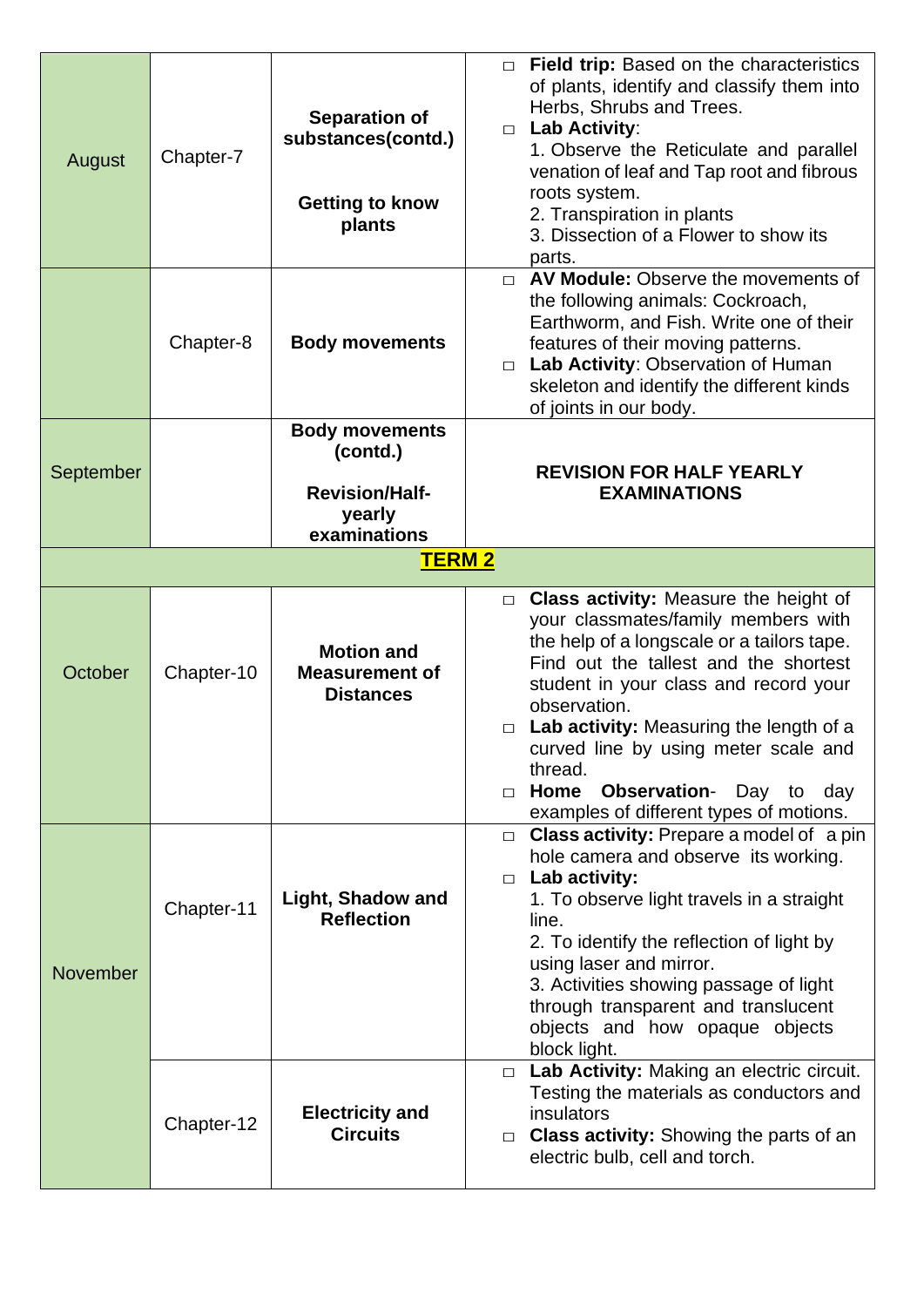| <b>December</b> | Chapter-13 | Fun with magnets                       | $\Box$ Lab Activity:<br>Properties of magnets by using different<br>materials.<br>Showing different shapes of magnets.<br>Home Activity: Make a list of things at<br>$\Box$<br>your home in which magnets are used.                                                                                                                              |
|-----------------|------------|----------------------------------------|--------------------------------------------------------------------------------------------------------------------------------------------------------------------------------------------------------------------------------------------------------------------------------------------------------------------------------------------------|
|                 | Chapter-15 | Air around us                          | $\Box$ Lab Activity/Class activity:<br>1. To show that air occupies space.<br>2. Oxygen is required for burning.<br>3. Air contains water vapour.<br>4. Water contains air in it.<br>5. Soil contains air in it.                                                                                                                                 |
| January         | Chapter-16 | Garbage in,<br>Garbage out             | $\Box$ Lab activity: Recycling of paper.<br>$\Box$ Class activity- Making of green and blue<br>dust bins for the class for disposing<br>and non-biodegradable<br>biodegradable<br>waste.<br>$\Box$ Best out of waste by the students in the<br>class.<br>$\Box$ Making poster - Give waste another<br>chance.<br>Know about vermicomposting pit. |
| February        |            | Garbage in,<br>Garbage out<br>(contd.) | $\Box$ Revision for annual examinations.                                                                                                                                                                                                                                                                                                         |
| <b>March</b>    |            |                                        | □ Annual Examination                                                                                                                                                                                                                                                                                                                             |